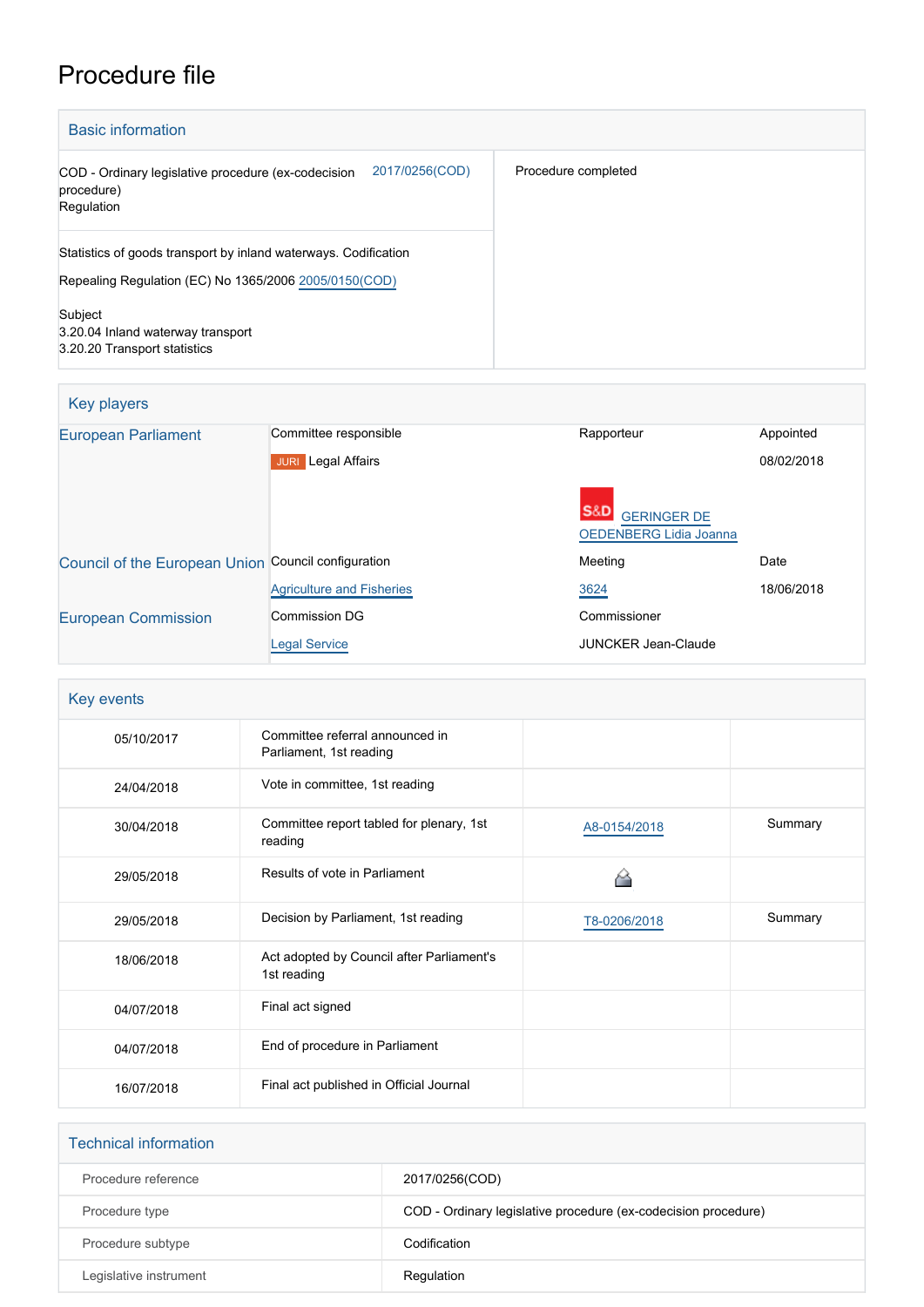|                            | Repealing Regulation (EC) No 1365/2006 2005/0150(COD) |
|----------------------------|-------------------------------------------------------|
| Legal basis                | Treaty on the Functioning of the EU TFEU 338-p1       |
| Other legal basis          | Rules of Procedure EP 159                             |
| Stage reached in procedure | Procedure completed                                   |
| Committee dossier          | JURI/8/11188                                          |

#### Documentation gateway

| Legislative proposal                                               | COM(2017)0545  | 26/09/2017 | EC  | Summary |
|--------------------------------------------------------------------|----------------|------------|-----|---------|
| Committee draft report                                             | PE618,089      | 08/02/2018 | EP  |         |
| Committee report tabled for plenary, 1st<br>reading/single reading | A8-0154/2018   | 30/04/2018 | EP  | Summary |
| Text adopted by Parliament, 1st reading/single<br>reading          | T8-0206/2018   | 29/05/2018 | EP  | Summary |
| Draft final act                                                    | 00016/2018/LEX | 04/07/2018 | CSL |         |
| Follow-up document                                                 | COM(2020)0821  | 18/12/2020 | EC  |         |
| Follow-up document                                                 | COM(2021)0059  | 12/02/2021 | EC  |         |
| Follow-up document                                                 | COM(2021)0117  | 12/03/2021 | EC  |         |

#### Final act

 [Regulation 2018/974](https://eur-lex.europa.eu/smartapi/cgi/sga_doc?smartapi!celexplus!prod!CELEXnumdoc&lg=EN&numdoc=32018R0974)

[OJ L 179 16.07.2018, p. 0014](https://eur-lex.europa.eu/legal-content/EN/TXT/?uri=OJ:L:2018:179:TOC) Summary

# Statistics of goods transport by inland waterways. Codification

PURPOSE: to codify Regulation (EC) No 1365/2006 of the European Parliament and of the Council on statistics of goods transport by inland waterways.

PROPOSED ACT: Regulation of the European Parliament and of the Council.

ROLE OF THE EUROPEAN PARLIAMENT: the European Parliament decides in accordance with the ordinary legislative procedure and on an equal footing with the Council.

BACKGROUND: Regulation (EC) No 1365/2006 has been substantially amended several times. On 1 April 1987, the Commission decided to instruct its staff that all acts should be codified after no more than ten amendments, stressing that this is a minimum requirement. The Conclusions of the Presidency of the Edinburgh European Council (December 1992) confirmed this, stressing the importance of codification.

The European Parliament, the Council and the Commission agreed, by an interinstitutional agreement of 20 December 1994, that an accelerated procedure may be used for the fast-track adoption of codification instruments.

CONTENT: in the interests of clarity and rationality, the purpose of this proposal is to undertake a codification of Regulation (EC) No 1365/2006 of the European Parliament and of the Council of 6 September 2006 on statistics of goods transport by inland waterways and repealing Council Directive 80/1119/EEC.

The proposed new Regulation shall supersede the various acts incorporated in it; it proposal fully preserves the content of the acts being codified and hence does no more than bring them together with only such formal amendments as are required by the codification exercise itself.

The main elements of the proposed codified text are as follows:

Subject matter: the proposal establishes common rules for the production of European statistics concerning inland waterways transport. It shall enable the Commission to have statistics concerning the transport of goods by inland waterways in order to monitor and develop the common transport policy, as well as the transport elements of policies on the regions and on trans-European networks.

Scope: Member States in which the total volume of goods transported annually by inland waterways as national, international or transit transport exceeds 1 000 000 tonnes shall supply the data in accordance with the tables in Annexes I to IV to the Regulation.

The effect of this Regulation is limited to those Member States where inland waterway transport exists.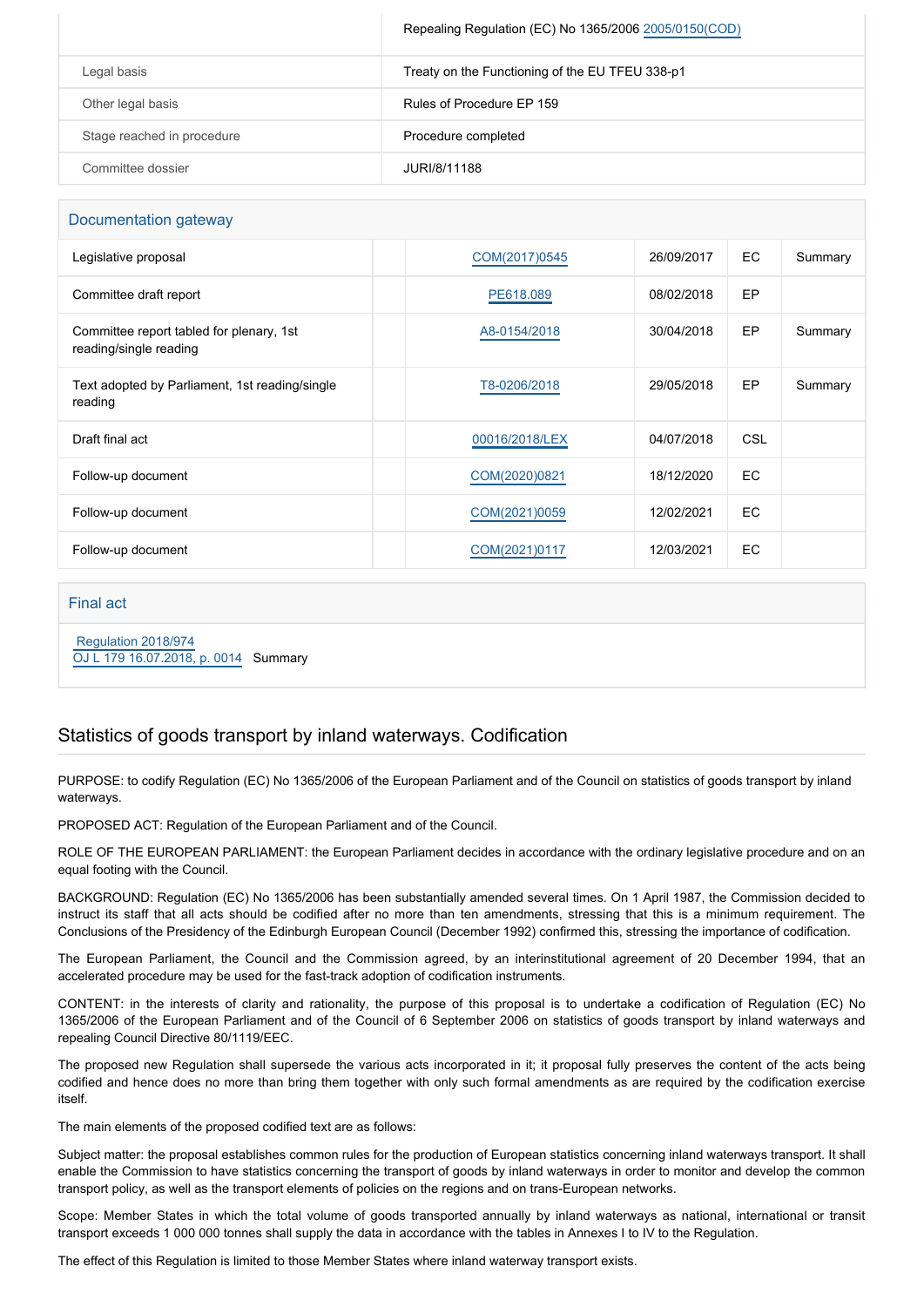Pilot studies: the Commission shall ensure that pilot studies are carried out on the availability of statistical data on passenger transport by inland waterways, including cross-border transport services. The Union shall contribute to the cost of implementing these pilot studies.

Implementation: the Commission may adopt:

- implementing acts on data transmission procedures and developing and publishing criteria and methodological requirements to ensure the quality of the data produced;
- delegated acts to amend the Regulation on increasing the threshold of 1 million tonnes of statistical coverage of inland waterway transport, to adapt the definitions and to adapt the Annexes in order to take account of economic and technical changes affecting definitions adopted at international level.

### Statistics of goods transport by inland waterways. Codification

The Committee on Legal Affairs adopted the report by Lidia Joanna GERINGER de OEDENBERG (S&D, PL) on the proposal for a regulation of the European Parliament and of the Council on statistics of goods transport by inland waterways (codification).

As a reminder, the proposal establishes common rules for the production of European statistics concerning inland waterways transport. It shall enable the Commission to have statistics concerning the transport of goods by inland waterways in order to monitor and develop the common transport policy, as well as the transport elements of policies on the regions and on trans-European networks.

The committee recommended that the European Parliament adopt its position at first reading by adopting the Commission proposal as adapted to the recommendations of the Consultative Working Party of the Legal Services of the European Parliament, the Council and the Commission.

In the opinion of the Consultative Working Party of the Legal Services of the European Parliament, the Council and the Commission, the proposal in question is limited to a straightforward codification of the existing texts, without any change in their substance.

## Statistics of goods transport by inland waterways. Codification

The European Parliament adopted by 602 votes to 22, with 7 abstentions, a legislative resolution on the proposal for a regulation of the European Parliament and of the Council on statistics of goods transport by inland waterways (codification).

The European Parliament adopted its position at first reading under the ordinary legislative procedure, taking over the Commission proposal.

According to the Consultative Working Party of the Legal Services of the European Parliament, the Council and the Commission, the proposal in question is limited to a straightforward codification of the existing texts, without any change in their substance.

The proposal establishes common rules for the production of European statistics concerning inland waterways transport. It shall enable the Commission to have statistics concerning the transport of goods by inland waterways in order to monitor and develop the common transport policy, as well as the transport elements of policies on the regions and on trans-European networks.

In particular, it provides that Member States in which the total volume of goods transported annually by inland waterways - whether national, international or transit - exceeds 1 million tonnes shall provide data in accordance with the tables in Annexes I to IV to the Regulation. The effect of this Regulation is limited to those Member States where this mode of transport exists.

The Commission may adopt delegated acts to amend the Regulation with a view to increasing the threshold above 1 million tonnes of statistical coverage of inland waterway transport, to adapt definitions or provide for new ones, as well as to adapt the Annexes to this Regulation to reflect changes in coding and nomenclature at international level or in the relevant Union legislative acts.

# Statistics of goods transport by inland waterways. Codification

PURPOSE: to establish common rules on statistics of goods transport by inland waterways.

LEGISLATIVE ACT: Regulation (EU) 2018/974 of the European Parliament and of the Council on statistics of goods transport by inland waterways.

CONTENT: this Regulation establishes common rules for the production of European statistics concerning inland waterways transport. It codifies and replaces Regulation (EC) No 1365/2006 of the European Parliament and of the Council.

The codification is carried out for the sake of legal clarity, since the Regulation has been substantially amended several times.

The new codified Regulation replaces the various acts incorporated over time while fully preserving their content.

The Regulation shall provide the Commission with statistics on freight transport by inland waterways for the monitoring and development of the common transport policy and the transport elements of regional policies and trans-European networks.

In particular, it provides that Member States in which the total volume of goods transported annually by inland waterways as national, international or transit transport exceeds 1 000 000 tonnes shall supply the data in accordance with the tables in Annexes I to IV to the Regulation.

This Regulation shall not apply to: (i) the carriage of goods by vessels of less than 50 deadweight tonnes; (ii) vessels used principally for the carriage of passengers; (iii) vessels used solely for non-commercial purposes by port administrations and public authorities; (iv) vessels used solely for bunkering or storage; (v) vessels not used for the carriage of goods such as fishery vessels.

The effect of this Regulation is limited to those Member States where inland waterway modes of transport exists.